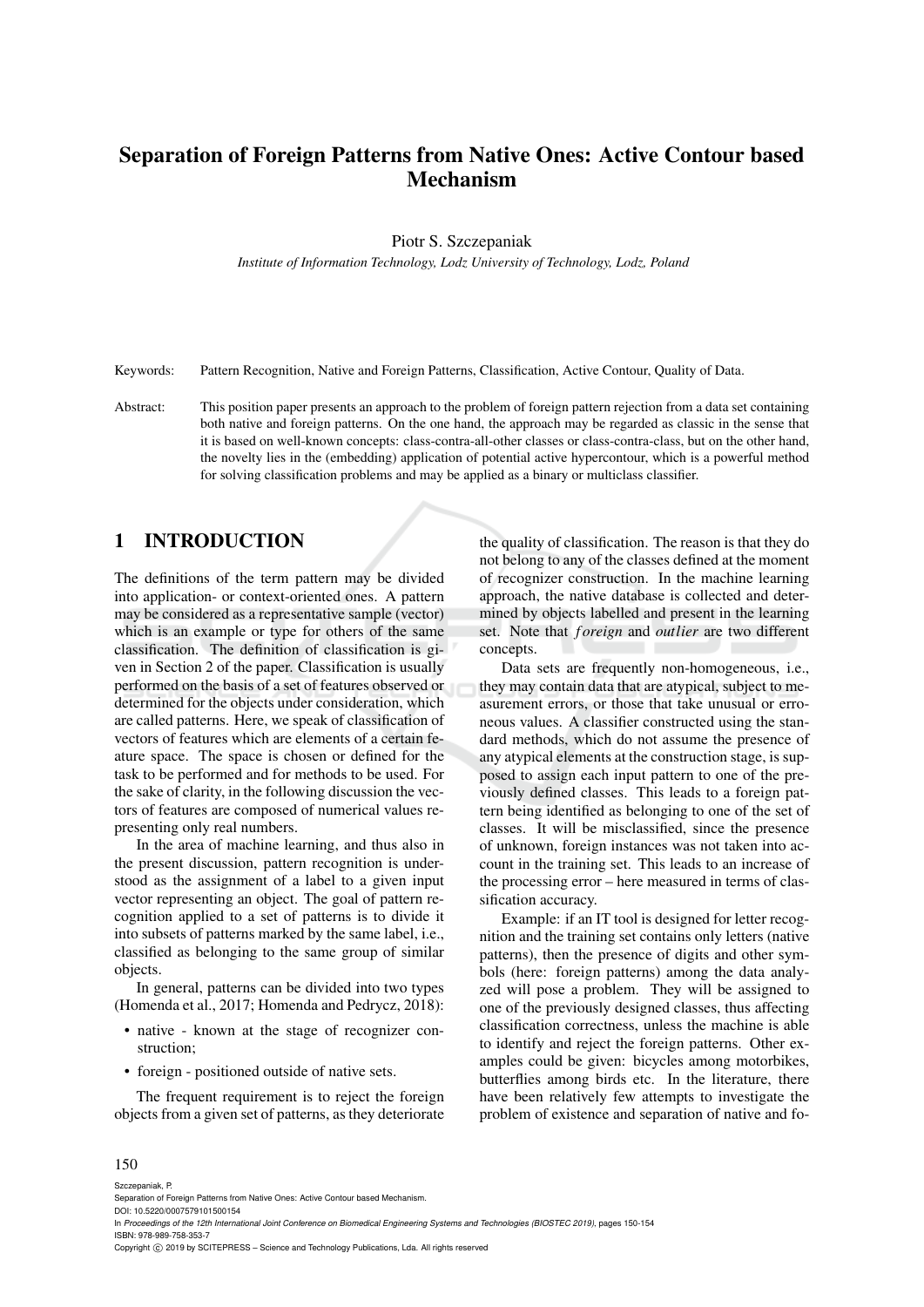reign patterns. The most prominent research achievements in this field are reported in the already mentioned works of Homenda et al. (Homenda et al., 2017; Homenda and Pedrycz, 2018).

The paper is organized as follows. Section 2 presents the concept of the adaptive potential active hypercontour (APAH) and its application to the classification problem. Section 3 introduces two foreign pattern rejection mechanisms which incorporate APAH. Finally, the rule-based approach is briefly described.

# 2 ACTIVE CONTOUR BASED CLASSIFICATION

Classification, which is the last stage of the recognition process, consists in assigning a given vector representing an object to one of a set of previously defined categories. Thus, it may be regarded as a type of decision-making problem, in which, of course, the number of wrong decisions should be reduced to the minimum.

The classifier is a function

 $\kappa: X \to \Lambda(L)$  (1)

where:

*X* – vector of features;

*L* – number of labels (a natural number);

 $\Lambda(L)$  - set of labels;

A standard classification task may be expressed as follows:

The following number of unknown objects is given

$$
\{x\}, x \in X^p \tag{2}
$$

where:

*p* – the dimension of a vector *x*,

 $X^p$  – observation space.

Assign a proper label from  $\Lambda(L)$  to every object.

There are many classification methods, i.e., many correctly constructed classifiers, which take into account the following factors:

- vector of features x (as a basic information about the object),
- surrounding elements (the presence of other correctly labelled objects, or unlabelled objects),
- expert knowledge, and other.

The question may be posed: which classifier is best suited to a given problem, i.e., which is the optimal one?

Generalization of the concept of contour (with the number of features  $n = 2$  and number of labels  $L = 2$ )

has led to the formulation of the term hypercontour, which operates in  $R^n$ .

The concept of active hypercontours (AH) was developed as a generalization of the traditional active contour techniques, as reported in (Tomczyk, 2005). The hypercontour can be used to separate any set of objects described by features in metric space *X* into an arbitrarily chosen number of classes (regions) *L*. Let us recall the formal definition of the term, which was introduced in (Tomczyk and Szczepaniak, 2006); see also (Tomczyk et al., 2007):

**Definition 2.1.** Let  $\rho$  denote any metric in *X*,  $L =$  $\{1,\ldots,L\}$  denote the set of labels and let  $K(x_0,\varepsilon) =$  ${x \in X : \rho(x_0, x) < \varepsilon}$  denote the sphere with centre  $x_0 \in X$  and radius  $\varepsilon > 0$ . The set  $h \subset X$  with information about labels of regions it surrounds, is called a hypercontour if and only if there exists a function *f* : *X* → *R* and  $p_0 = -\infty$ ,  $p_1 \in R, \ldots, p_{L-1} \in R$ ,  $p_L = \infty$  $(p_1 < p_2 < \cdots < p_{L-1})$  such that:

$$
h = \{x \in X : \exists_{l_1, l_2 \in L, l_1 \neq l_2} \quad \forall_{\varepsilon > 0} \quad \exists_{x_1, x_2 \in K(x, \varepsilon)} \tag{3}
$$

$$
\omega(x_1, l_1) \wedge \omega(x_2, l_2)\}
$$

where condition  $\omega(x, l)$  is true only when  $p_{l-1} \leq$  $f(x) < p_l$  and the region  $\{x \in X : \omega(x, l)\}\)$  represents class  $l \in L$ .

The concept of active hypercontour may be conveniently applied in the theoretical context. However, for practical application, it requires a specific implementation approach. A possible solution is the potential active hypercontour (PAH) proposed in (Tomczyk and Szczepaniak, 2006). It may be generalized for any metric space, as presented in Def. 2.2.

Definition 2.2. Let feature space *X* be a metric space with metric  $\rho: X \times X \to R$ . The potential hypercontour is defined by means of a set of labelled control points:  $D^c = \{(x^c_1, l^c_1), \ldots, (x^c_{N^c}, l^c_{N^c})\}$  where  $x^c$ <sup>*i*</sup> ∈ *X* and *l*<sup>*c*</sup><sup>*i*</sup> ∈ *L* for *i* = {1,...,*N<sup>c</sup>*}. Each point is a source of potential, the value of which decreases as the distance from the source point increases. Classifier *k* and, consequently, the corresponding hypercontour *h* that it generates, is defined by:

$$
\forall_{x \in X} k(x) = argmax_{l \in L} \sum_{i=1}^{N^c} P_{\Psi_i \mu_i}(x^c_i, x) \delta(l^c_i, l) \quad (4)
$$

where  $\delta: L \times L \rightarrow \{0, 1\}, l_1 \neq l_2 \Rightarrow \delta(l_1, l_2) = 0, l_1 =$  $l_2 \Rightarrow \delta(l_1, l_2) = 1$  and  $P: X \times X \rightarrow R$  is a potential function, e.g., the exponential potential function:

$$
P_{1\Psi_{\mu}(x_0,x)} = \Psi e^{-\mu \rho^2(x_0,x)}
$$
(5)

or the inverse potential function:

$$
P_{2\Psi_{\mu}(x_0,x)} = \frac{\Psi}{1 + \mu \rho^2(x_0,x)}
$$
(6)

151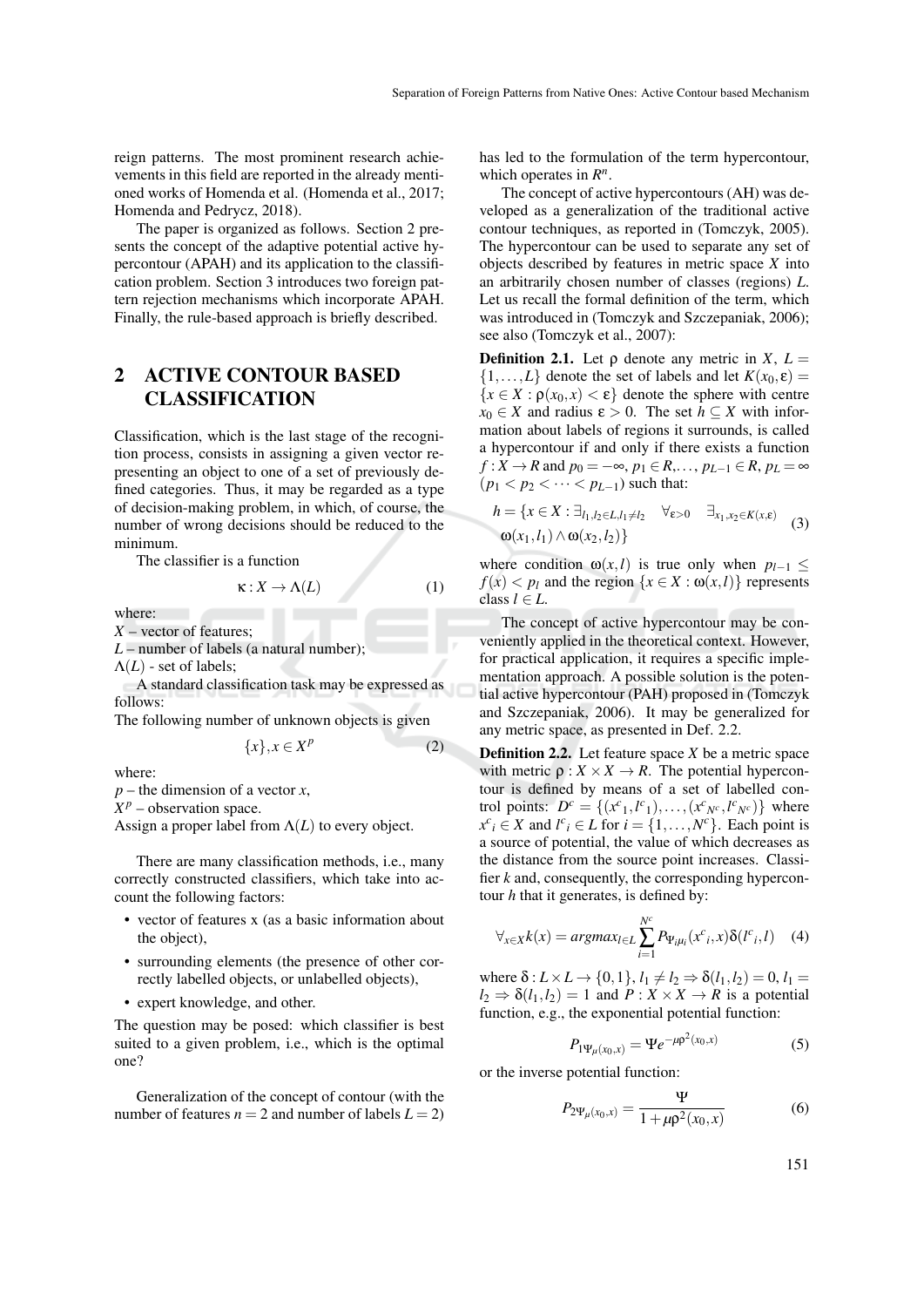In both cases,  $\Psi \in R$  and  $\mu \in R$  represent the parameters characterizing the potential field. Those parameters and the distribution of control points fully describe the classifier.

As stated before, the principal advantage of the active hypercontour method is its ability to define energy (the objective function) in an almost arbitrary way.

A classifier assigns a class label to each vector from the feature space and divides it into *L* regions of diferent topology. The boundaries of those regions are interpreted as a visual representation of the hypercontour. As it is clear from the definition and description of the hypercontour, it is not restricted to images, but it can perform classification in any metric space. Let us consider a special case determined by  $n = 2$  and  $L = 2$ , where an image is divided into two regions, and the boundary of the part interpreted as the object is in fact a visual representation of the contour.



Figure 1: Sample hypercontour, *L* = 2 classes (the values of parameters  $\Psi$  and  $\mu$  are 1.0 and 5.0, respectively).

Fig. 1 displays a sample result of the potential active hypercontour applied to the IRIS database (Dheeru and Taniskidou, 2017) using the first and the fourth feature. The subspace with a positive potential (bottom right) is referred to as the *ob ject* while the remaining space is defined as the *background*. The dataset consisted of  $L = 3$  classes representing three types of iris plants (iris setosa, iris versicolour and iris virginica). Each class was represented by 50 objects and each object was described using  $n = 4$  features (sepal length, sepal width, petal length and petal width).

Compared with Def. 2.1, the above illustration provides another proof for the close connection between contours and classifiers. In formal terms, the classification task in the adaptive potential active contour (APAH) method may be expressed as:

$$
k(x) = sign[\sum P_{\Psi_i,\mu_i}(\rho(x,p_i))]
$$
(7)

where:

 $p_i \in X$  denotes a source of potential (potential point) in feature space *X*,

 $P: R \to R$  is the potential function of distance from point  $x_i$  with additional parameters  $\Psi_i$ ,  $\mu$ ,

 $\rho: X \times X \to R$  is a distance function in feature space *X*.

As demonstrated in (Tomczyk, 2005), a hypercontour can be regarded as similar to a classifier if  $X = R^n$  and  $n \in N$ . This is true for any other metric space *X* (there are hardly any differences in the proofs). It follows from the above that each classifier generates a hypercontour in each metric space *X* which has a suficient discriminative power to distinguish classified objects, and conversely, each hypercontour unambiguously generates the corresponding classification function. The term hypercontour is used to emphasize the relationship of the proposed technique with the active contour methods. The connection between active contour methods and the classifier construction techniques was first investigated in (Tomczyk and Szczepaniak, 2005).

Summarizing comments:

- 1. The energy function applied to contour evaluation can be chosen to suit either the supervised or unsupervised mode of learning optimization.
- 2. In feature space  $X$ , it sets an arbitrary number of potential source points that define a potential field comparable to an electric field found in physics. Each of the points is a source of potential assigned to one of labels *L*.
- 3. In the case of a binary classifier, it divides the feature space into two subspaces, one with a positive and the other with a negative potential.
- 4. The adaptive potential active contour may serve as a binary or multiclass classifier. The above remarks are crucial for the formulation of foreign pattern rejection mechanisms, which are discussed in more detail in the next section.

#### 3 SEPARATION OF PATTERNS

As mentioned in the Introduction, the frequent requirement is to reject the foreign objects from the given set of patterns because they decrease the quality of classification.

The three following approaches:

(A) separation of foreign from native patterns, followed by classification of native patterns;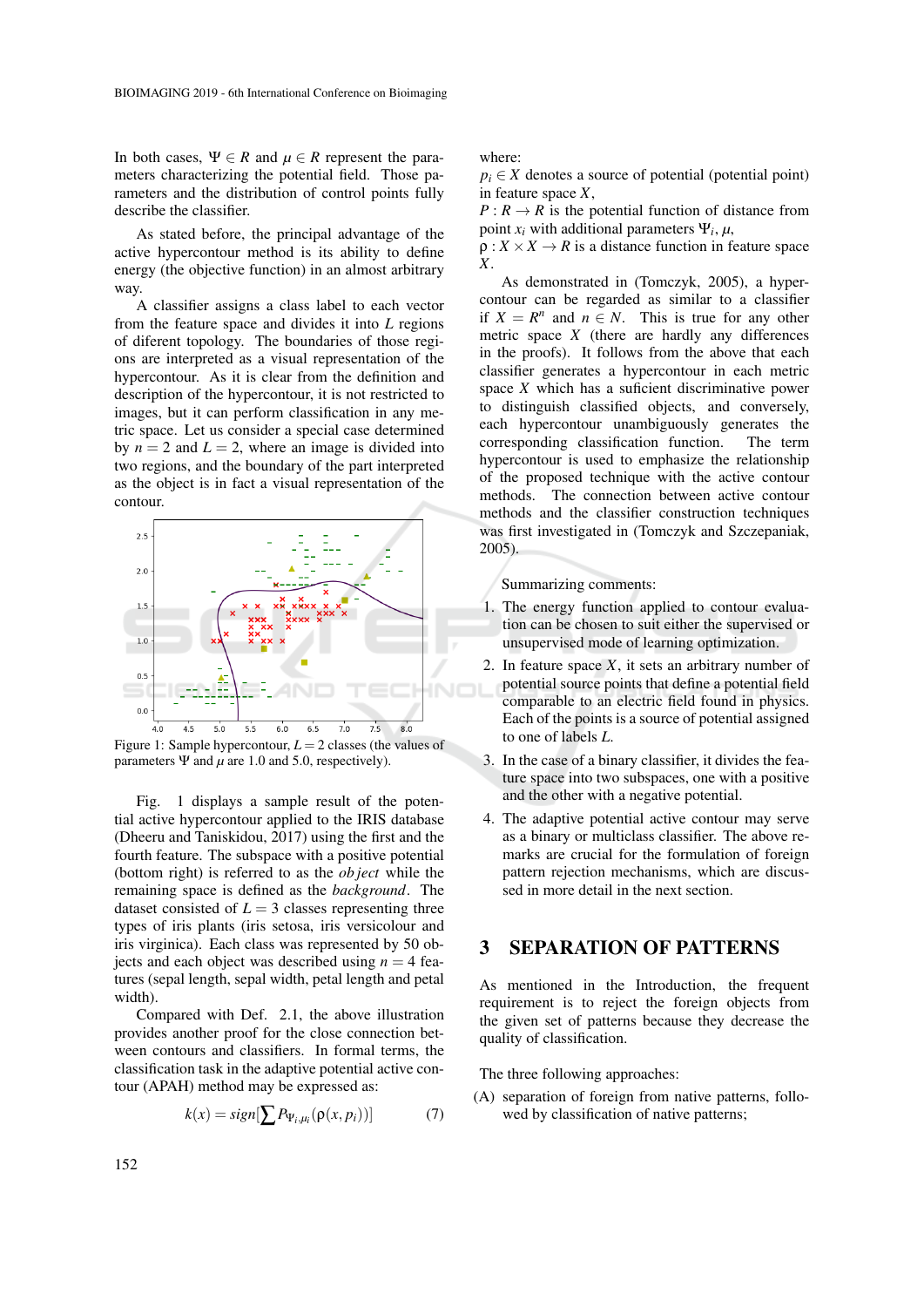- (B) classification of native patterns followed by rejection of foreign patterns;
- (C) simultaneous classification and rejection;
- and the two rejecting mechanisms
- (a) class-contra-all-other-classes;
- (b) class-contra-class.

are recommended in (Homenda and Pedrycz, 2018). Both a) and b) can be used in all three approaches.

Let us consider approach A with application of method a) implemented as adaptive potential active hypercontour (APAH). The set of patterns *S* to be analyzed is a mixture of native patterns which form the set  $S_n$  (of *L* classes), and foreign patterns  $-S_f : S =$  $S_n \cup S_f$ .



Figure 2: Approach A. Separation of foreign from native patterns, and classification of native patterns.

To apply method a), the set of *L* binary classifiers  $k_1(x)$ ,  $k_1(x)$ , ...,  $k_L(x)$  of the form class-contra-allother-classes must be first constructed. Here, they are in the form of (3) and one has to train the APAH on the set of known patterns divided *L*-times as follows: class | all-other-classes.

Given a set of unknown patterns  $\{x\}$ ,  $x \in X^p$ , as defined in (2).

### Rejection Mechanism 1 (Using Binary Classifiers)

Stage 1.

Each unknown pattern  $x$  is classified by each binary APAH-classifier  $k_l(x)$ ,  $l = 1, 2, \ldots, L$ . The result are sets: patterns of the known classes – native patterns, and patterns classified as others – foreign ones.

Stage 2.

Use the results of Stage 1 or perform again the classification of patterns recognized as native in the Stage 1.

### Rejection Mechanism 2 (Using a Multiclass Classifier)

Each unknown pattern  $x$  is classified by the APAHmulticlass-classifier. The result: *L* sets of the correctly classified native patterns, and other patterns – separated as foreign ones.

#### Rejection Quality

The rejection performance can be evaluated in a standard way. In (Homenda and Pedrycz, 2018), six measures are given: accuracy, native sensitivity, native precision, foreign sensitivity (fs), foreign precision (fpr), and F-measure. For example:

$$
fs = TN/(TN + FP) \quad \text{and} \quad fpr = TN/(TN + FN)
$$
\n(8)

where the values of FP, FN, TN and TP are as follows: FP – the number of foreign patterns incorrectly classified as native ones - false positives;

FN – the number of native patterns incorrectly classified as foreign ones - false negatives;

TN – the number of foreign patterns correctly classified as foreign ones - true negatives;

TP – the number of native patterns classified as foreign ones - true positives (both correct and incorrect class).

More detailed description of both rejection methods, and more separability measures can be found in (Homenda and Pedrycz, 2018).

#### Separation Rules

The representation of rules as a hypercube with axisparallel planes in the variable space is a humanfriendly approach, which provides the ability to explain various phenomena and to gain an understanding of the cause-outcome relationship.

The term rule can be used to refer to any logical condition that assigns a label to an object evaluated under that condition. For the sake of user-friendly rule determination and presentation, it is recommended to associate a rule as an hyperrectangle in space *X* where the *hypercontour* is defined (Szczepaniak and Pierscieniewski, 2018).

Definition 3.1. The Cartesian product of intervals is called a hyperrectangle in the space  $X \subseteq R^n$  of *n* features

$$
H_i^n = [a_i^1, b_i^1] \times [a_i^2, b_i^2] \times \cdots \times [a_i^m, b_i^n]
$$
(9)

where  $[a_i^j, b_i^j]$  are closed intervals, and  $j =$ 1,2,...,*n*.

It follows from the above that  $H_i^n$  enclosing a set of patterns determined by feature vectors in  $\mathbb{R}^n$  can be constructed by giving endpoints of the intervals shown in (9), i.e., the minimum or maximum value of the respective feature. If each class of patterns (here,